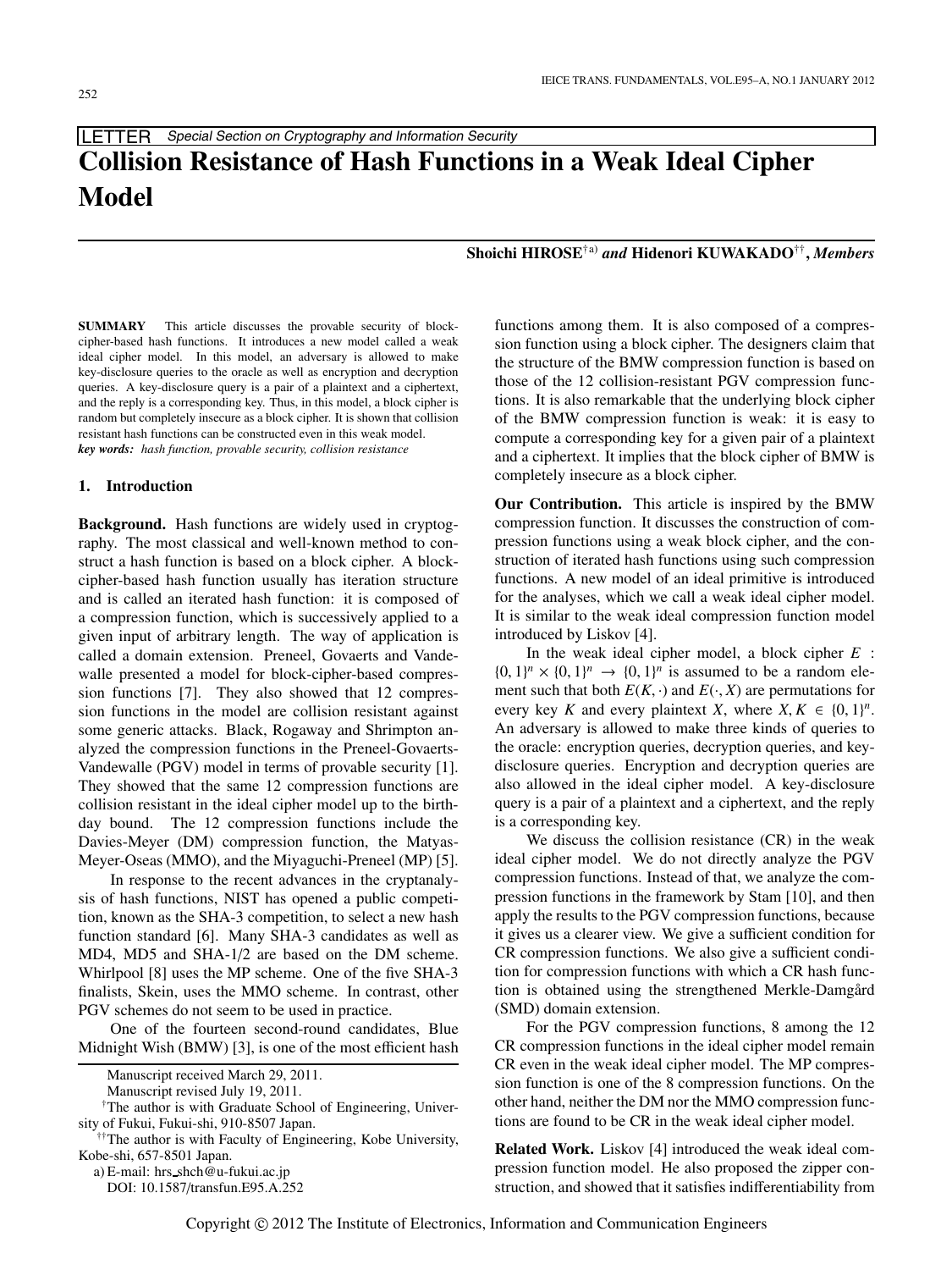a random oracle (IRO) in this model, which implies CR. It is a non-streaming construction, and requires two independent weak compression functions. He also presented a doublepipe compression function based on the zipper construction.

The ideal cipher model dates back to Shannon, and it has been widely used in the analysis of the security of blockcipher-based hash functions [1], [2].

Stam [10] presented a general framework for blockcipher-based compression functions, which covers the PGV compression functions [7]. He studied the collision resistance and preimage resistance of block-cipher-based hash functions under this framework in the ideal cipher model.

**Organization.** Section 2 gives the definition of collision resistance and introduces the weak ideal cipher model. Section 3 discusses the collision resistance of compression functions and hash functions. Section 4 gives a concluding remark.

### **2. Definitions**

#### 2.1 Collision Resistance

Collision resistance of a block-cipher-based hash function is often discussed on the assumption that the underlying block cipher is an ideal primitive. It is mainly because the collision resistance of a hash function cannot be implied by the pseudorandomness of the underlying block cipher as a black-box [9].

Let *C* be a scheme to construct a hash function or a compression function using an ideal primitive  $\mathcal F$ . Let A be an adversary with access to the oracle  $\mathcal F$ . The col-advantage of *A* against  $C^{\mathcal{F}}$ , Adv<sup>col</sup><sub> $C^{\mathcal{F}}$ </sub> (*A*), is given by

$$
\Pr[(M, M') \leftarrow A^{\mathcal{F}} \wedge M \neq M' \wedge C^{\mathcal{F}}(M) = C^{\mathcal{F}}(M')],
$$

where the probabilities are taken over the coin tosses by *A* and the distribution of  $\mathcal F$ . It can be assumed that *A* makes no repeated queries without loss of generality.  $C^{\mathcal{F}}$  is said to be collision-resistant (CR) if  $Adv_{\mathcal{C}^{\mathcal{F}}}(A)$  is negligible for any efficient *A*.

#### 2.2 Weak Ideal Cipher Model

A block cipher with block length *n* and key length κ is called an  $(n, \kappa)$  block cipher. Let  $E : \{0, 1\}^k \times \{0, 1\}^n \to \{0, 1\}^n$  be an  $(n, \kappa)$  block cipher. We will assume that  $\kappa = n$  and that *E* has the following properties:

- 1.  $E(K, \cdot)$  is a permutation for every  $K \in \{0, 1\}^n$ .
- 2.  $E(\cdot, X)$  is a permutation for every  $X \in \{0, 1\}^n$ .
- 3. It is easy to compute  $E(K, X)$  for every  $K, X \in \{0, 1\}^n$ .
- 4. For every  $K, Y \in \{0, 1\}^n$ , it is easy to compute *X* such that  $Y = E(K, X)$ .
- 5. For every  $X, Y \in \{0, 1\}^n$ , it is easy to compute *K* such that  $Y = E(K, X)$ .

*E* is obviously insecure as a block cipher from the last property.

Actually, the second property is not essential. We will assume it, however, to make the analyses in the next section easier. Notice that the weak block cipher used in Blue Midnight Wish has this property.

In the weak ideal cipher model, the oracle first selects an element from

 $\{E: \{0, 1\}^n \times \{0, 1\}^n \rightarrow \{0, 1\}^n \}$ Both  $E(K, \cdot)$  and  $E(\cdot, X)$  are permutations

under the uniform distribution. An adversary makes three kinds of queries to the oracle:

- Encryption query: it is of the form  $(e, K, X)$ , and the oracle returns *Y*.
- Decryption query: it is of the form  $(d, K, Y)$ , and the oracle returns *X*.
- Key-disclosure query: it is of the form (k, *X*, *Y*), and the oracle returns *K*.

#### **3. Results**

#### 3.1 Collision Resistance

This section explores the collision resistance of compression functions represented by Stam's model [10] in the weak ideal cipher model. It also discusses the collision resistance of hash functions using the compression functions and the strengthened Merkle-Damgård (SMD) domain extension.

Stam's model is illustrated in Fig. 1.  $C^{PRE}$  is a preprocessing function:  $C^{PRE}(M, V) = (K, X)$ , where *M* is a message block and *V* is a chaining variable. *C*POST is a postprocessing function:  $C^{POST}(M, V, Y) = W$ . An auxiliary function  $C^{AUX}$  is also defined by  $C^{AUX}(K, X, Y) \stackrel{\text{def}}{=}$  $C^{POST}(C^{-PRE}(K, X), Y)$ , where  $C^{-PRE}$  is the inverse of  $C^{PRE}$ .

Theorem 1 gives a set of sufficient conditions for a block-cipher-based compression function to be CR in the weak ideal cipher model. It is well-known that a CR hash function can be constructed with a CR compression function and the SMD domain extension.

**Theorem 1** Suppose that a block-cipher-based compression function  $F : \{0, 1\}^2 \to \{0, 1\}^n$  in Stam's model satisfies the following conditions:

- 1. *C*PRE is bijective.
- 2. For every *M*, *V*,  $C^{POST}(M, V, \cdot)$  is bijective.
- 3. For every *K*, *Y*,  $C^{AUX}(K, \cdot, Y)$  is bijective.
- 4. For every *X*, *Y*,  $C^{AUX}(\cdot, X, Y)$  is bijective.



Fig. 1 Stam's model of compression functions [10].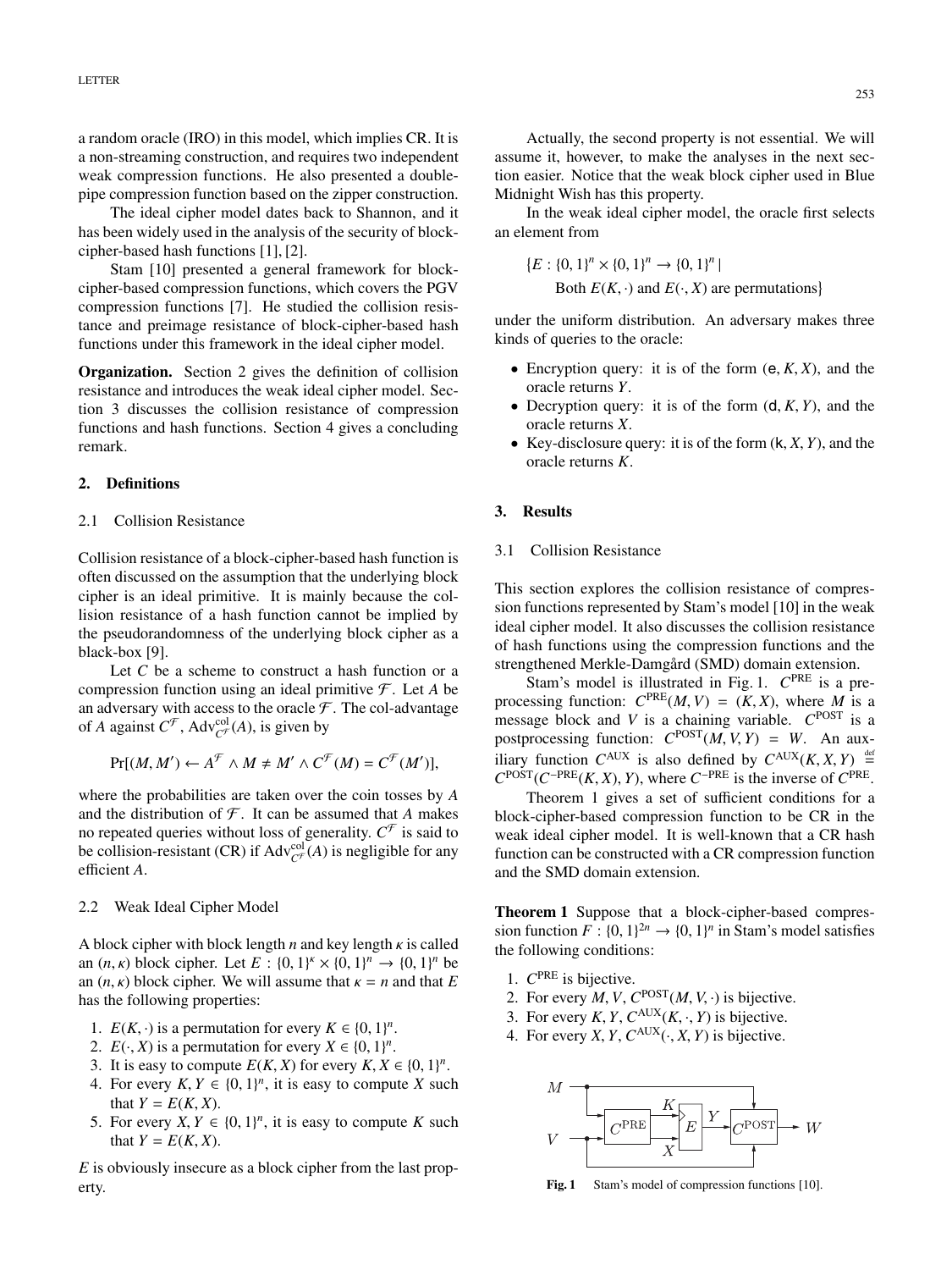Then, in the weak ideal cipher model, for any collisionfinding adversary *A* asking at most  $q \geq 1$  queries to the oracle (the underlying block cipher *E*),

$$
Adv_F^{\text{col}}(A) \le q^2/(2(2^n - q)).
$$

**Proof** Let  $\mathbb{N}_i$  be the set of positive integers smaller than *i*. Let  $(K_i, X_i, Y_i)$  be a pair of input and output of *E* obtained by the adversary *A* with the *i*-th query and the corresponding response from the oracle. Since *C*PRE is bijective, a unique input to *F* corresponds to  $(K_i, X_i)$ . Let  $(M_i, V_i)$  be the input. Since *A* makes no repeated queries,  $(K_i, X_i) \neq (K_{i'}, X_{i'})$  if  $i \neq i'$ . So,  $(M_i, V_i) \neq (M_{i'}, V_{i'})$ .

Suppose that the *i*-th query is an encryption query  $(e, K_i, X_i)$ . Then, the corresponding  $(M_i, V_i)$  is fixed by  $(K_i, X_i)$ , and the oracle returns a random reply *Y<sub>i</sub>*. Thus, since  $C^{POST}(M_i, V_i, \cdot)$  is bijective, for  $W_i =$  $C^{POST}(M_i, V_i, Y_i)$ ,

$$
\Pr\left[W_i = W_j \text{ for } \exists j \in \mathbb{N}_i\right] \le (i - 1)/(2^n - (i - 1)).
$$

Suppose that the  $i$ -th query is a decryption query  $(d, K_i, Y_i)$ . Then, the oracle returns a random reply  $X_i$ . Thus, since  $C^{AUX}(K_i, \cdot, Y_i)$  is bijective, for  $W_i = C^{AUX}(K_i, X_i, Y_i)$ ,

$$
\Pr\left[W_i = W_j \text{ for } \exists j \in \mathbb{N}_i\right] \le (i - 1)/(2^n - (i - 1)).
$$

Suppose that the *i*-th query is a key-disclosure query  $(k, X_i, Y_i)$ . Then, the oracle returns a random reply  $K_i$ . Thus, since  $C^{AUX}(\cdot, X_i, Y_i)$  is bijective, for  $W_i = C^{AUX}(K_i, X_i, Y_i)$ ,

$$
\Pr\left[W_i = W_j \text{ for } \exists j \in \mathbb{N}_i\right] \le (i - 1)/(2^n - (i - 1)).
$$

Since *A* makes at most *q* queries,

$$
Adv_F^{col}(A) \le \sum_{i=1}^{q} (i-1)/(2^n - (i-1)) \le q^2/(2(2^n - q)).
$$

Theorem 2 gives a set of sufficient conditions for a block-cipher-based compression function with which a CR hash function is constructed using the SMD domain extension in the weak ideal cipher model.

**Theorem 2** Let *H* be a hash function constructed with the SMD domain extension and a block-cipher-based compression function  $F : \{0, 1\}^{2n} \to \{0, 1\}^n$  in Stam's model. Suppose that *F* satisfies the following conditions:

1. *C*PRE is bijective.

- 2. For every  $M$ ,  $V$ ,  $C^{POST}(M, V, \cdot)$  is bijective.
- 3. For every *K*,
	- a. for every *Y*,  $C^{AUX}(K, \cdot, Y)$  is bijective, or
	- b. the mapping from *X* to *V* defined by  $(M, V) \leftarrow$  $C^{-PRE}(K, X)$  is bijective.

4. For every *X*,

a. for every *Y*,  $C^{AUX}(\cdot, X, Y)$  is bijective, or

b. the mapping from *K* to *V* defined by  $(M, V) \leftarrow$  $C^{-PRE}(K, X)$  is bijective.

Then, in the weak ideal cipher model, for any collisionfinding adversary *A* asking at most  $q \geq 1$  queries to the oracle (the underlying block cipher *E*),

$$
Adv_H^{col}(A) \le q^2/(2^n - q).
$$

**Proof** The notations in the proof of Theorem 1 are also used here.

Suppose that *A* eventually finds a collision for the hash function with the *i*-th query. Let  $W_i = F(V_i, M_i)$  and *IV* be the initial value of the hash function. Then, it is necessary for *A* to encounter one of the following events:

- *Wi* depends on the reply from the oracle, and it collides with  $W_j$  or  $V_j$  for some  $j \in \mathbb{N}_i$ .
- *Vi* depends on the reply from the oracle, and it collides with *IV* or  $W_i$  for some  $j \in \mathbb{N}_i$ .

Suppose that the *i*-th query is  $(e, K_i, X_i)$ . Then, the corresponding  $(M_i, V_i)$  is fixed. Since  $C^{POST}(M_i, V_i, \cdot)$  is bijective, for  $W_i = C^{POST}(M_i, V_i, Y_i)$ ,

$$
\Pr\left[W_i = W_j \lor W_i = V_j \text{ for } \exists j \in \mathbb{N}_i\right] \le \frac{2(i-1)}{2^n - (i-1)}.
$$

Suppose that the *i*-th query is  $(d, K_i, Y_i)$ . If  $C^{AUX}$ ( $K, \cdot, Y$ ) is bijective for every *K* and *Y*, then for  $W_i =$  $C^{AUX}(K_i, X_i, Y_i)$ ,

$$
\Pr\left[W_i = W_j \vee W_i = V_j \text{ for } \exists j \in \mathbb{N}_i\right] \le \frac{2(i-1)}{2^n - (i-1)}.
$$

On the other hand, if the mapping from *X* to *V* defined by  $(M, V)$  ←  $C^{-PRE}(K, X)$  is bijective for every *K*, then

$$
\Pr[V_i = IV \vee V_i = W_j \text{ for } \exists j \in \mathbb{N}_i] \le \frac{i}{2^n - (i - 1)}.
$$

Suppose that the *i*-th query is  $(k, X_i, Y_i)$ . If  $C^{AUX}(\cdot, \hat{X}, Y)$  is bijective for every *X* and *Y*, then for  $W_i =$  $C^{AUX}(K_i, X_i, Y_i)$ ,

$$
\Pr\left[W_i = W_j \vee W_i = V_j \text{ for } \exists j \in \mathbb{N}_i\right] \le \frac{2(i-1)}{2^n - (i-1)}.
$$

If the mapping from *K* to *V* defined by  $(M, V) \leftarrow$  $C^{-PRE}(K, X)$  is bijective for every *K*, then

$$
\Pr[V_i = IV \vee V_i = W_j \text{ for } \exists j \in \mathbb{N}_i] \le \frac{i}{2^n - (i - 1)}.
$$

Since *A* makes at most  $q \ge 1$  queries,

$$
Adv_H^{col}(A) \le \sum_{i=1}^q \frac{\max\{i, 2(i-1)\}}{2^n - (i-1)} \le \frac{q^2}{2^n - q}.
$$

 $\Box$ 

Notice that the conditions 1, 2, 3(a) and 4(a) in Theorem 2 are identical with the conditions 1, 2, 3 and 4 in